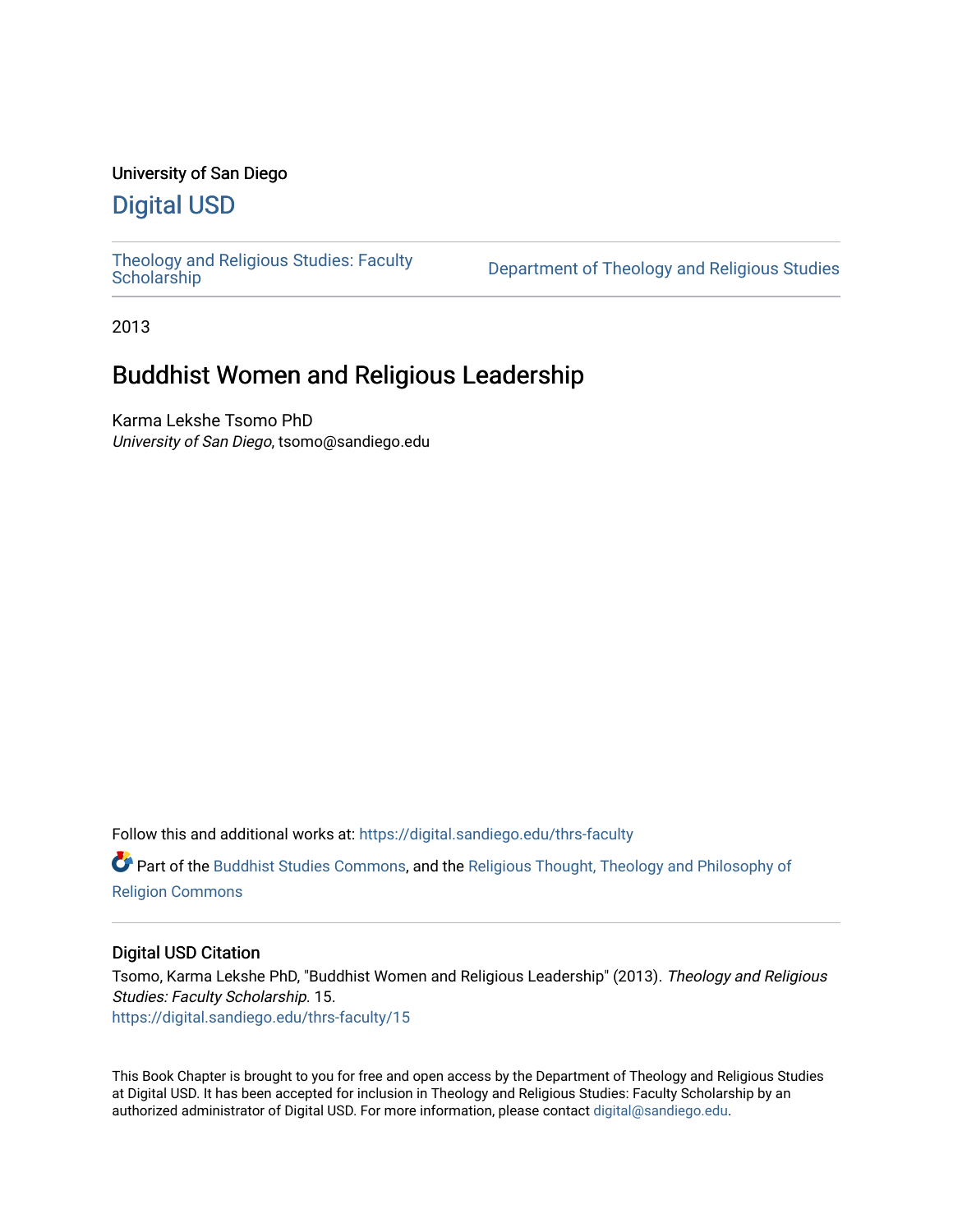"Buddhist Women in Leadership." *Religious Leadership*. Edited by Sharon Callahan. Thousand Oaks, CA: Sage Publications, 2011, pp. 302–308.

## **BUDDHIST WOMEN AND RELIGIOUS LEADERSHIP**

## **Karma Lekshe Tsomo**

Throughout Buddhist history, women practitioners have been models of leadership in virtuous conduct, meditation, discipline, teaching, spiritual experience, and other religious achievements. The roles women have played were not necessarily in line with contemporary expectations of religious leadership, however. Most did not hold official office, give public teachings, lead religious ceremonies, or publish extensively. Most were not prominent in temple building, institutional administration, or educational leadership. Almost none of them held positions in religious institutions and only a few were recognized for their achievements. In fact, women's most visible religious activities often centered around supporting the religious practice of other practitioners, mostly male. In doing so, these women followed the model of Visakha, a prominent Buddhist laywomen during the Buddha's time who was renowned and highly respected for her honesty and her generosity toward the monastic community. By putting into practice some of the key values the Buddha taught – generosity, loving kindness, compassion, honesty, diligence, and humility – these women followed the Buddha's own model of religious leadership (Tsomo 2010).

#### **Early Buddhist Women Leaders**

Historically, the earliest Buddhist women leaders were the first group of female practitioners to seek admission to the *sangha*, the monastic order, around the fifth century BCE (Wijayaratna 2010). The most esteemed among them was Mahaprajapati Gautami, who took the initiative in establishing an order for women equivalent to the order for men. As a queen and as the aunt and stepmother of Buddha Shakyamuni, she had considerable social status and presumably the confidence to request permission for women to join the *sangha*. When the Buddha hesitated and tried to dissuade her, she led a march of hundreds of aristocratic women to convince him (Tsomo 1999). Details of the story vary in different texts, but the *Gotami-apadana*, a second-century Pali text, chronicles how she successfully pressed for admission to the order and led 500 women on the path to liberation (Walters 1994). Through the mediation of Ananda, the Buddha's relative and long-time attendant, her quest was successful. Mahaprajapati became the first *bhiksuni* (Pali: *bhikkhuni*) in history. Thus began what was perhaps the first order of women religious in the world.

The *bhiksuni sangha* (Pali: *bhikkhuni sangha*) was self-governing from the beginning. Nuns were required to involve monks in certain ritual procedures: ordination, reinstatement, and bi-monthly exhortations. Nuns were required to do their three-month rainy season retreat (*vassa*) in a place where a monk was in residence, presumably for the protection of the nuns. Apart from male involvement in these rituals, *bhiksuni* communities functioned independently and managed their own affairs – an option regarded by many of them as a highly liberating alternative to marriage, family, and domestic responsibilities (Blackstone 1998). Like the *bhiksu sangha*, the order of monks, the *bhiksuni sangha* is organized democratically, incorporating principles of seniority and merit. In decision making, "nuns as a group agree on an experienced and competent nun to preside over important decisions and transactions, and to facilitate the resolution of problems and questions" (Findly 2000). A young nun or aspirant has the freedom to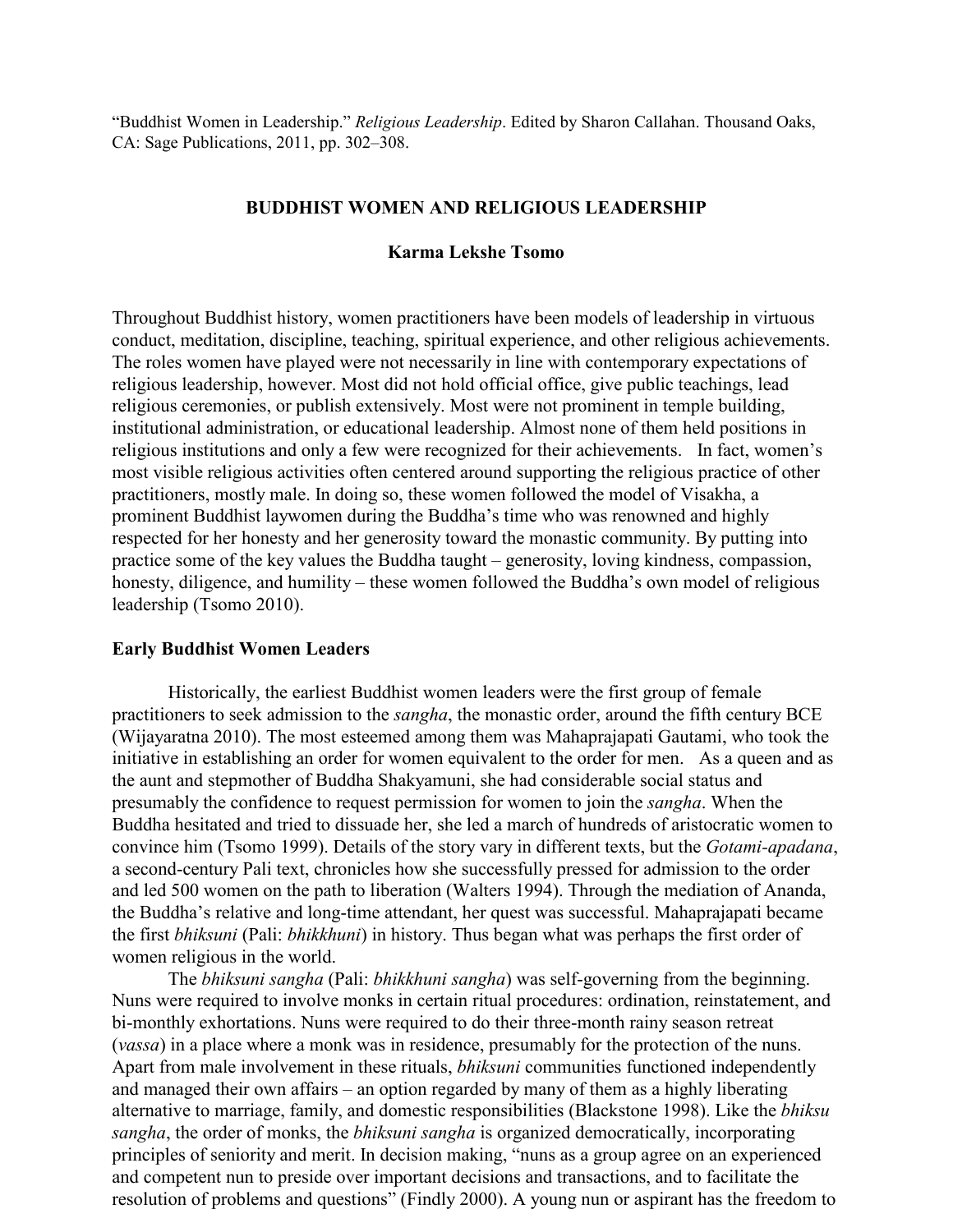choose a teacher whom she trusted and admired, one who has the necessary knowledge and experience to guide her development as a renunciant and as a Dharma practitioner. Thousands of women became Buddhist nuns at the time of the Buddha and were respected as models of virtue, skilled meditators, and acclaimed teachers. By their example, they demonstrated that women were capable of achieving liberation (*nirvana*), the highest goal of the early Buddhist path (Murcott 1991).

### **Cultural Constructs of Religious Leadership**

At this juncture, it is important to assess what we mean by leadership in the Buddhist context. Ellison Findlay identifies three qualities necessary for religious leadership from a Buddhist perspective: "experience, competence, and the ability to inspire confidence" (Findly 2000). The epithet "worthy of my confidence" was used to designate such a person, implying integrity and mentorship. Being a leading religious teacher or practitioner is not the same as being a religious leader, however. In fact, in some ways the two concepts may be considered diametric opposites. A person who is the leader of a monastery or Dharma center has many mundane responsibilities. She must manage the facilities, resources, and personnel; meet with visitors, donors, and potential donors; make decisions about admitting new candidates, mentor junior nuns, and care for elderly nuns. She may also be expected lead ceremonies, speak at events, and give good counsel. Religious leaders may become so busy attending to these secular activities that they do not have much time left over for study and contemplation – what Buddhists call "practice" (*bhavana*). Since, as the Buddhists frame it, life is short and uncertain, and worldly work is never done; for this reason, it is not easy to find people who are willing to fill positions of religious leadership. Especially among nuns and monks, the meaning and objective of religious life is renunciation. What is the purpose of entering a monastery simply to replicate all the ordinary activities of lay life, plus more?

For Buddhists, the ultimate goal is liberation or enlightenment. Overcoming lifetimes of attachment, aversion, and ignorance requires dedication and perseverance. Therefore, those who cultivate their minds with sincerity and diligence are respected as guides on the path. It is not necessary or even desirable to be recognized for one's achievements. Therefore, for those who are determined to put an end to repeated rebirth in cyclic existence, involvement in the tasks of religious leadership mentioned above may be viewed as a diversion. Of course, creating spiritual communities is important for nurturing the spiritual life of sentient beings, but the tasks of running a monastery or retreat center can also entangle one in "the things of this world" and consume time better spent on awakening. A person engaged in intensive spiritual practice does not have time to be a religious leader. In a sense, religious leadership and awakening may be seen as contradictory. Truly enlightened leadership, from a Buddhist perspective, is eradicating the delusions of the mind. It may manifest as gentleness rather than power, loving kindness rather than competency, compassion rather than efficiency.

On one hand, it can be argued that inspiring women's leadership is very important in Buddhism, because it will not only inspire women to realize the fruits of the path for themselves, but also because it will help them to inspire other women, in a constructive spiral. It will help bring women into the global ethic of human rights and women's empowerment to help offset some of the hardships and disadvantages many Buddhist women face. On the other hand, it can be argued that inspiring women's leadership is completely irrelevant, in that the practice will verify its own validity, whether one is a woman or a man, and that a sincere practitioner will naturally inspire others. Some will see taking a public role as the antithesis of Buddhist values of humility and spiritual values. The Buddha became a teacher because people came to him for leadership on the path to liberation and he simply responded to the realities of his time. He had no agenda beyond liberating living beings from suffering and his vision had no boundaries,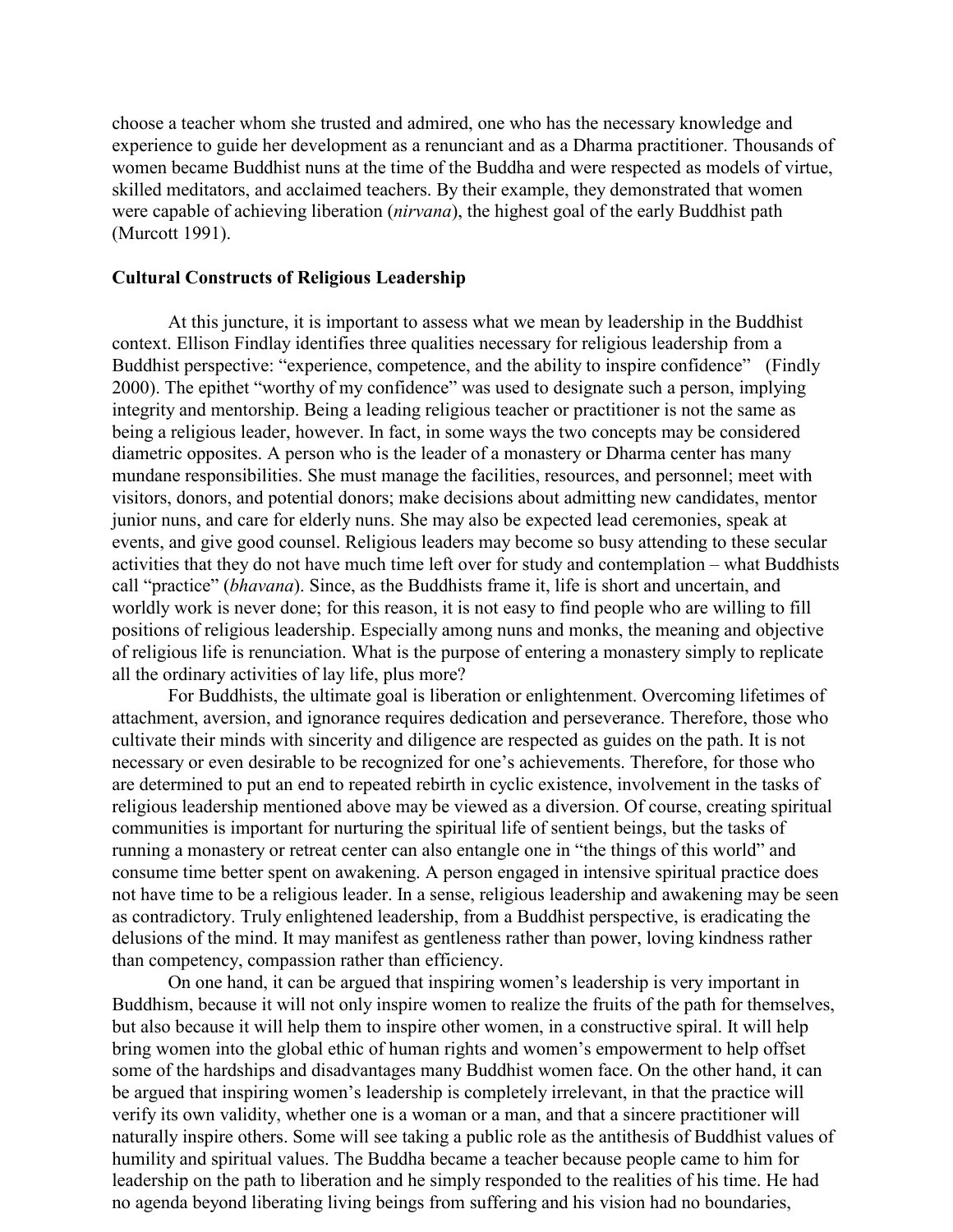encompassing human beings without discrimination. Nonetheless, Buddhist history is replete with examples of Buddhist practitioners who have been both spiritual masters and religious leaders, mostly male. An exception is Samding Dorje, a lineage of female incarnations of Vajravarahi (in Tibetan, Dorje Phagmo), a religious teacher with considerable political influence who also headed a religious institution (Diemberger 2007).

## **Contemporary Buddhist Women Leaders**

Traditionally in Buddhist cultures in Asia, religious leadership has been in the hands of ordained monks. Although there are lay teachers in all Buddhist cultures, it is presumed that ordained monastics are more suitable in leadership roles because they are fully devoted to religious practice and have more training and experience. Laypeople may be leaders in some religious organizations – for example, the World Fellowship of Buddhists – but few are recognized as "religious leaders." Further, it is presumed that men are more suitable in roles of religious leadership than women, first, because they observe more monastic precepts and, second, because of social expectations that men are somehow more suited appropriate in public roles. There may also be a subtle assumption that men innately have more spiritual power than women and are therefore somehow uniquely suited for prominence.

In recent years, particularly in countries outside Asia, the presumption that the ideal religious leader is a male monastic has been tested. Just as the Catholic laity is currently pressing for greater participation in all aspects of religious life, laypeople are assuming more visible roles in Buddhist temples and Dharma centers in Australia, Europe, North America, and increasingly in Asia. For Buddhist women, that has not necessarily meant greater access to religious leadership, however. The shift from kitchen duties to administration has not been particularly difficult; as in many religious traditions, women's efforts behind the scenes are welcome. When it comes to public roles, however, the limelight is still generally occupied by males, although that is gradually changing.

The current prominence of women in the world's Buddhist traditions, especially in countries like the United States, is unique in Buddhist history. Although eminent Buddhist women are mentioned in the histories of Buddhist countries, it is largely because they were the wives or daughters of kings, even when they were recognized for their virtue and worked to establish or spread Buddhism. Today, by contrast, Buddhist women are demonstrating their leadership capabilities on their own terms. Among many examples, Bhikshuni Shig Hiu Wan combined religious leadership, as an exemplary Buddhist teacher and practitioner, and secular leadership, as a painter and founder of the first Buddhist university in Taiwan. Aung San Suu Kyi is being both a political leader in Burma and a meditator who articulates her values within a Buddhist framework (McCarthy 2004). Daehaeng Sunim and Hyechun Sunim are exemplary Korean nuns who successfully combined religious and administrative leadership. Bhikshuni Pema Chodron, an American nun, is internationally respected both as a Buddhist teacher and as the founder of Gampo Abbey in Canada. Jetsunma Tenzin Palmo, a British nun, is both an internationally acclaimed Buddhist teacher and founder of Dongyu Gatsal Ling Monastery in northern India. Bhikkhuni Dhammananda is at once a scholar, translator, abbess, and leader in the movement for full ordination for women in Thailand. These and many other eminent Buddhist women have worked tirelessly in forging new pathways for adapting an ancient wisdom tradition in modern society. The contributions of these pioneering Buddhist women leaders have transformed the lives of countless people.

To be a Buddhist woman leader, it is not necessary to be eminent, innovative, or popular, however. The expectation that a religious or spiritual role model should have achieved perfection is also unrealistic and puts religious ideas out of reach for ordinary people. To be a great Buddhist leader, the most important qualities are wisdom, kindness, and compassion, rather than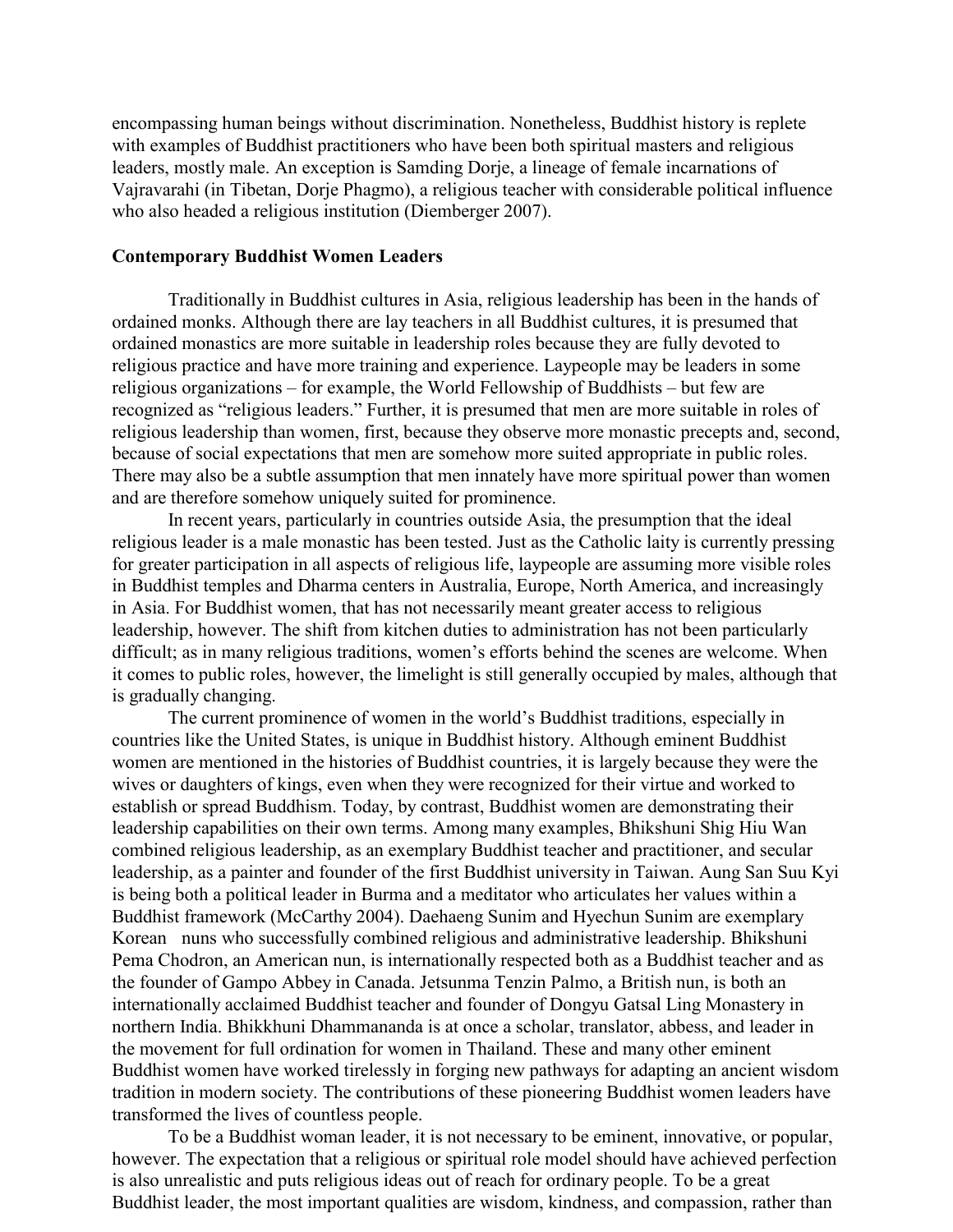power and authority. Stereotypical expectations for leaders are often derived from outdated models that have not always worked out well for human society. Women's leadership need not follow normative models. The fact that few women have a serious stake in current models or institutions gives them the freedom to innovate and create new definitions of leadership. Most Buddhist women are inexperienced and unaccustomed to roles of leadership, even though many have the personal qualities and potential to become leaders. These roles are typically occupied largely by men and women have been socialized to be humble and self-effacing, more comfortable in the background. When I went to India in the 1960s, I was also inexperienced and had no interest in leadership, administration, or governance. After I became a Buddhist nun in the 1970s, I dedicated myself to scholarship and practice in the Himalayas, as far from secular concerns as possible. As an American Buddhist nun practicing in the Tibetan tradition, I also had no opportunities and no ready models for women's religious leadership. Over the years, however, in the process of founding education programs for nuns in India and organizing international conferences, I gradually found myself in positions of responsibility and leadership. Based on years of experience, I recognize the many challenges that face the first generation of Buddhist women who redefine what it means to be a Buddhist, a woman, and a leader. Forging new paths in uncharted territory, especially when these paths cut sharply across deeply ingrained social norms, is can be terrifying and full of disappointments. Even so, and sometimes as a direct result of the obstacles, momentous changes may result from rethinking tradition, trying new ideas, and making mistakes that lead in unexpected directions. Words and actions that seemed insignificant at the time can bear fruit beyond one's imagination, especially when they are intended to benefit others.

Especially now, as Buddhism and feminism are converging, encouraging Buddhist women's leadership is vitally important. Many Buddhist women are reluctant to assume or even aspire to positions of leadership, though. Obstacles are sure to arise and worldly activities can get quite messy. The faint-hearted may be tempted to escape to the safety of familiar patterns and tasks. Many Buddhist women are socialized to group activity and have no experience taking decisions independently, so the fear of failure or rejection can be quite daunting. Breaking out of accustomed patterns requires becoming aware of the scripts women have been given and also the extent to which we script ourselves, which can be an uncomfortable process. At the same time, many of the qualities that are associated with good leadership – intelligence, good listening skills, shared governance, diligence, respect – are qualities that are expressed or implicit in the Buddhist teachings. And even when things get messy, obstacles and difficulties can become catalysts for awakening, provoking wise and compassionate responses, and sparking deeper awareness. And skillfully challenging social norms, particularly gender norms and expectations, may be necessary and useful for advancing the status of women – a skillful means (*upaya*), as Buddhists call it. Buddhist teachings and archetypes may also be skillfully employed in the process. For example, H. H. Dalai Lama regularly speaks about the love of the mother toward her children and the love babies instintively express to their mothers to illustrate that compassion is innate to all human beings and is a common denominator of all human beings. Many Tibetan Buddhist teachers also talk about Tara, a bodhisattva in female form, as an enlightened archetype that can inspire all human beings toward virtuous activity.

Women have taken the lead in developing practice centers in North America. Examples include Jiyu-Kennett Roshi (Shasta Abbey), Sharon Salzberg (Insight Meditation Society), Maureen Stuart (Cambridge Buddhist Association), Gesshin Prabhasa Dharma (International Zen Institute), Bhiksuni Pema Chodron (Gampo Abbey), Joko Beck (Zen Center of San Diego), Sik Kuan Yen (Thousand Buddha Temple), Barbara Rhodes (Providence Zen Center), Tsultrim Allione (Tara Mandala), Joan Halifax (Upaya Zen Center), Marcia Rose (The Mountain Heritage), Pat Enkyo O'Hara (The Village Zendo), P'arang Geri Larkin (Still Point Zen Center),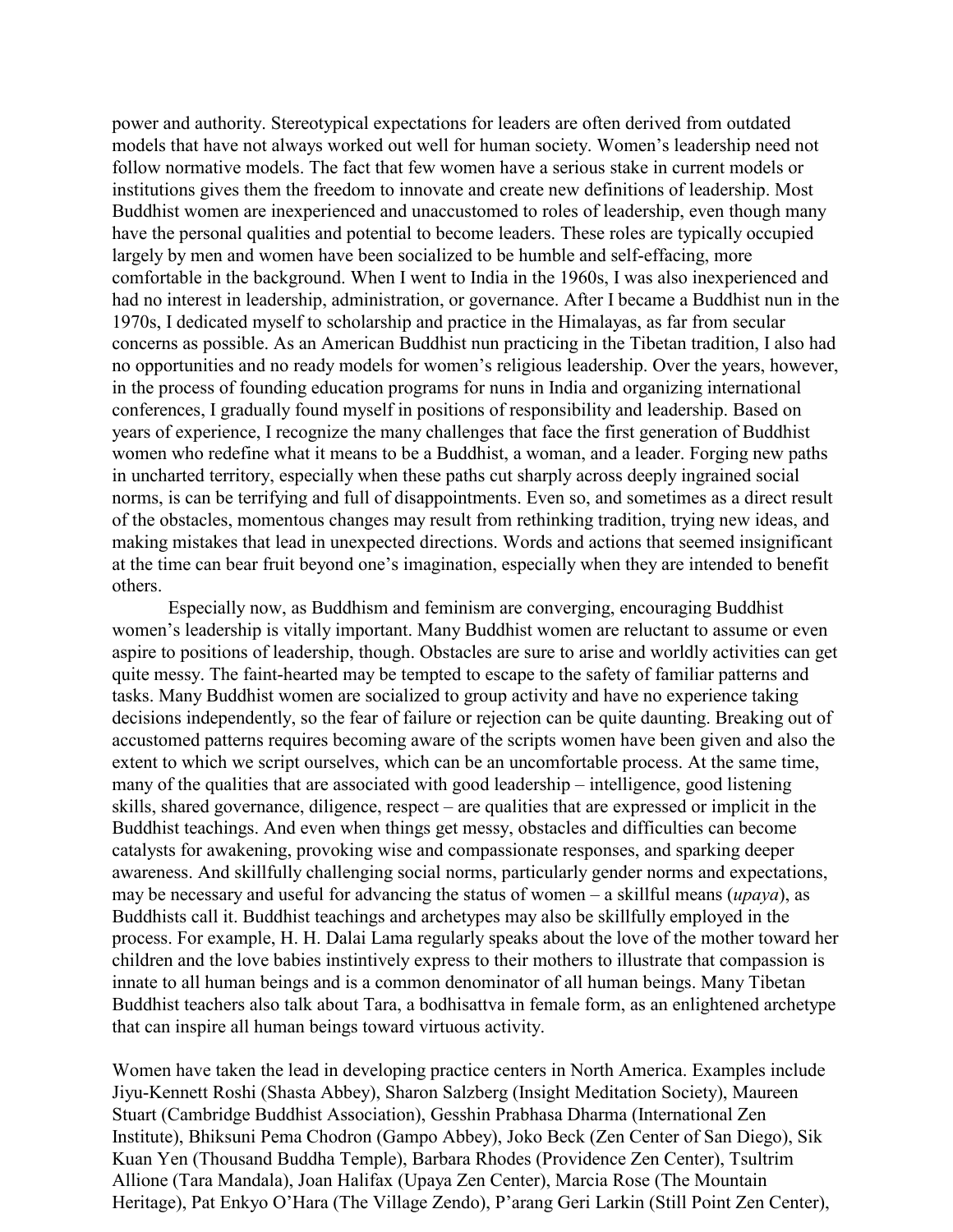Bhiksuni Thubten Chodron (Sravasti Abbey), Khenmo Drolma (Vajra Dakini Nunnery), Bhikkhuni Tathaaloka (Aranya Bodhi Hermitage), and many others.

For women to assume positions of religious leadership, they must have access to systematic education and training, and it is here that Buddhist women are often at a disadvantage. Since the 1980s, many changes have come about and women have far more opportunities than before. In 2012, representative of the four schools of Tibetan Buddhism met and agreed to allow women to receive the degrees in Buddhist studies that are offered in their lineages. Although not every Buddhist woman, not even every Buddhist nun, will opt to participate in rigorous Buddhist studies programs that qualify students to become authorized as teachers, the fact that women now have access to these degrees represents a significant breakthrough in working toward gender parity in the Tibetan tradition.

## **Future Directions**

The need for leadership training for women has been recognized by those who are steering the international Buddhist women's movement, especially members of Sakyadhita. The theme of the 12<sup>th</sup> Sakyadhita International Conference on Buddhist Women, held in Bangkok in June 2011, was "Leading to Liberation" and thousands of copies of the proceedings of the conference, in a variety of languages (Chinese, Japanese, Korean, Thai, and Vietnamese) were distributed to individuals and Buddhist institutions following the conference. Leadership has also been the theme of panels and workshops at previous Sakyadhita conferences. The challenge is to adapt the concepts and the methods used in businesses and secular non-profits to meet the needs and interests of Buddhist women, whose values and objectives may be quite different. An even bigger challenge, which is in many ways prerequisite to leadership training, is gaining equitable access to education and training for Buddhist women.

Without formal education, it is difficult for women to gain the confidence and skills needed to assert effective leadership. The first task for Buddhist women is to find ways to improve standards of education for women and girls, beginning with literacy. Government schools are frequently lacking or inadequate in rural areas and families may give preferential support to education for boys. Primary education is now much more widely available in developing countries than before, but these programs neglect adult women, many of whom have not had opportunities for formal secular education, much less religious education. Since current educational models do not always have women in mind and many societies still give priority to men in education, this often means establishing institutes and study programs for women from scratch. The problems faced in this task are formidable, since few Buddhist women have the opportunity or training to take on such an enormous task and women also have fewer resources than men to accomplish it. Despite these obstacles, women throughout the Buddhist world, especially nuns, have forged ahead with determination, and overcome great odds to establish education, training, and retreat facilities for women. Meeting basic educational needs is imperative for nurturing a new generation of dedicated, fully competent Buddhist women leaders.

A transnational model of leadership is a new concept for Buddhist women, but one that is full of potential. Whereas women previously tended to practice and teach in their own localities, often unknown except to their closest disciples and friends, now women are more frequently being included in international conferences and events that allow them to travel abroard. The experience of meeting like-minded sisters from many different countries and backgrounds is both affirming and inspiring, raising many new ideas and possibilities. For example, since 1987 Sakyadhita International Association of Buddhist Women holds gatherings that have brought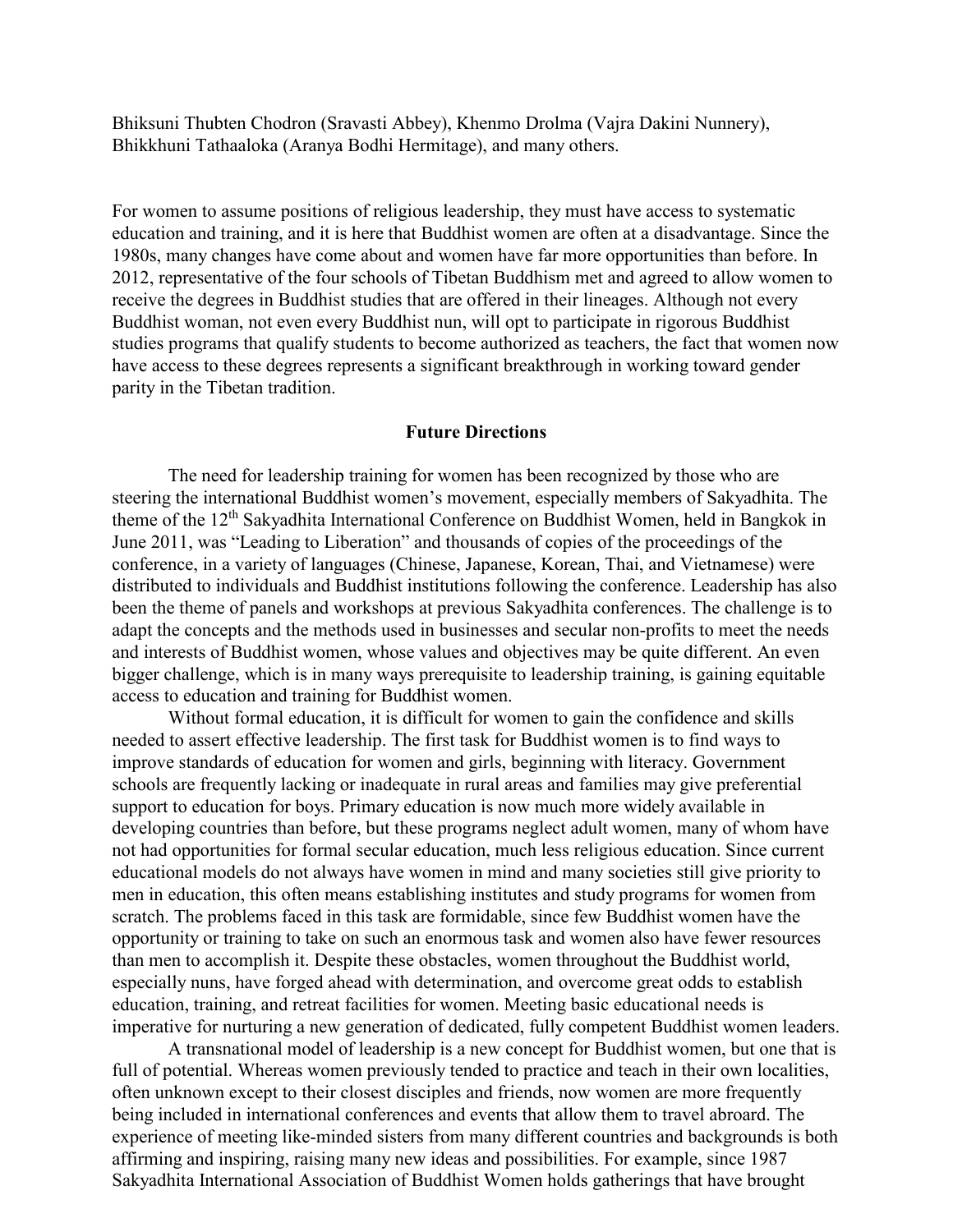thousands of women together from all parts of the globe for dialogue, meditation, and pilgrimage.

, based on collaboration rather than competition, shared governance rather than hierarchy

North American Buddhist women's experience is different in several specific ways. Some communities are remarkably egalitarian. In many American Zen communities, for example, work is equally distributed, without regard for stereotypical gender roles. Although it would be a fiction to imagine that such centers are totally gender blind,

Monasticism isn't going away, especially on the international level.

New categories of leadership, such as the term *lama*, which literally means teacher or *guru*, but can used to designate a Buddhist scholar, a retreat master, or, in some localities, simply a monk. In this egalitarian climate of North American, women are being called upon to assume roles that were traditionally held mostly by men. Buddhist feminist thinking is not simply a question of Western feminists instigating changes, but a new international awareness that gender equity is a legitimate and necessary component of modernity, along with democracy, human rights, and other aspects of liberal thought. A curious facet of this new burgeoning of awareness is that women are more often invited to attend international events and are becoming much more visible and even sometimes asked to speak. This is an excellent opportunity for Buddhist women to get the message of gender equity out to a wider audience. Another factor is that, because women in positions of leadership are so few, they are quite visible. Women may be held to a higher standard than men, as in society generally, but to date there have been few, if any, scandals involving Buddhist women leaders and they are geginning to get a reputation as being "worthy of our confidence." Although women are not always invited, not always allowed to speak, not always heard, and rarely in positions of authority or decision making in international Buddhist organizations and forums, even in national bodies, things are beginning to shift.

## **Summary**

Although Buddhist societies and Buddhist scholars have been slow to acknowledge women as religious leaders, a significant result of the contemporary Buddhist women's movement has been to encourage and support the documentation of Buddhist women's religious history (Arai 1999; Cho 2011; DeVido 2010; Diemberge r 2007; Falk 2007; Meeks 2010). The role of benefactor is highly prized in Buddhist societies and many women in both Asia and the West have taken leadership in the practice of generosity. One of the most renowned in this regard is Ashi Phuntsog.

Challenging the scripts that women have been given that limit their potential for growth and summoning the courage to move beyond imagined limitations.

Perhaps now is a good time to recover Buddhist women's theoretical equality and craft fresh, feminist interpretations of leadership.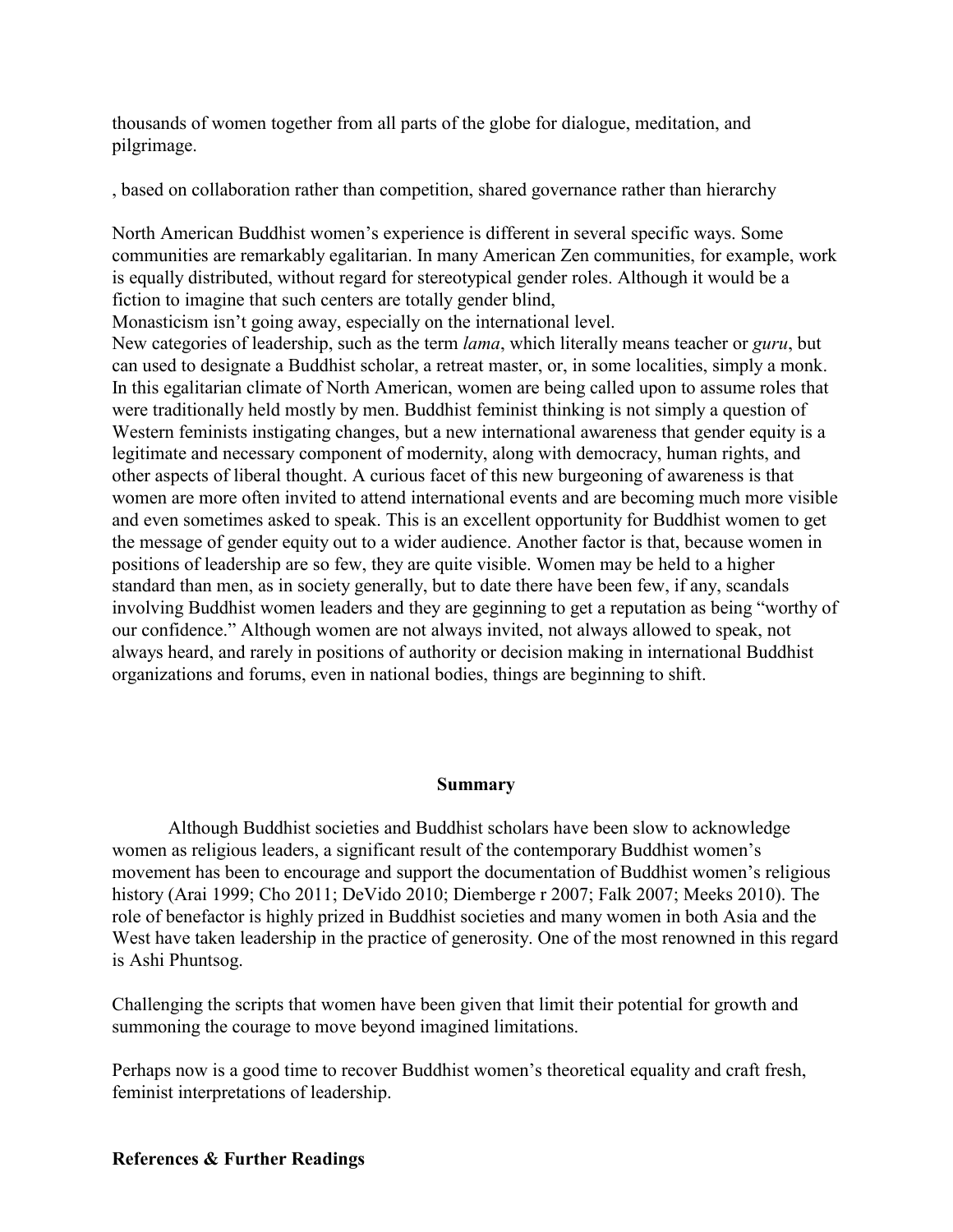Arai, P. (1999). *Women living Zen: Japanese Soto Buddhist nuns*. New York: Oxford University Press.

Barnes, N. S. (1996). Buddhist women and the nuns' order in Asia. In C. S. Queen and S. B. King (Eds). *Engaged Buddhism: Buddhist liberation movements in Asia* (pp. 259–294). Albany, N.Y.: State University of New York Press.

Blackstone, Kathryn. (1998). *Women in the footsteps of the Buddha: Struggle for liberation in the Therigatha*. Surrey, England: Curzon Press.

Bode, Mabel. (1893). The woman leaders of the Buddhist reformation. *Journal of the Royal Asiatic Society of Great Britain and Ireland*, 517–66, 763–98.

Boucher, Sandy. (1988). *Turning the wheel: American women changing Buddhism*. San Francisco: Harper and Row.

Cho, Eun-su. (2011). *Korean Buddhist nuns and laywomen: Hidden histories, enduring vitality*. Albany, NY: State University of New York Press.

DeVido, Elise Anne. (2010). *Taiwan's Buddhist nuns*. Albany, N.Y.: State University of New York Press.

Diemberger, Hildegard. (2007). *When a woman becomes a religious dynasty: The Samding Dorje Phagmo of Tibet*. New York: Columbia University Press, 2007.

Falk, N. A. (1980). The case of the vanishing nuns: The fruits of ambivalence in ancient Buddhism. In N. A. Falk and R. Gross (Eds.), *Unspoken worlds: Women's religious lives in non-western cultures*. New York: Harper and Row.

Fenn, M. L. and K. Koppedrayer. (2008). Sakyadhita: A transnational gathering place for Buddhist women. *Journal of Global Buddhism* 9, 45–79.

Findly, E. B. (2000). Women teachers of women: Early nuns 'worthy of my confidence.' In E. B. Findly (Ed.), *Women's Buddhism, Buddhism's women: Tradition, revision, renewal*. Boston: Wisdom Publications.

Friedman, L. (1987). *Meetings with remarkable women: Buddhist teachers in America*. Boston: Shambhala Publications.

Gross, R. M. (1993). *Buddhism after patriarchy: A feminist history, analysis, and reconstruction of Buddhism*. Albany, NY: State University of New York Press.

Horner, I. B. (1930). *Women under primitive Buddhism: Laywomen and almswomen*. London, G. Routledge & Sons. Reprinted by Asia Book Corp. of America, 1990.

Falk, M. L. (2007). *Making fields of merit: Buddhist female ascetics and gendered orders in Thailand*. Seattle: University of Washington Press.

Martin, D. (2005). The woman illusion? Research into the lives of spiritually accomplished women leaders of the 11<sup>th</sup> and 12<sup>th</sup> centuries. In J. Gyatso and H. Havnevik (Eds.), *Women in Tibet* (pp. 49–82). New York: Columbia University Press.